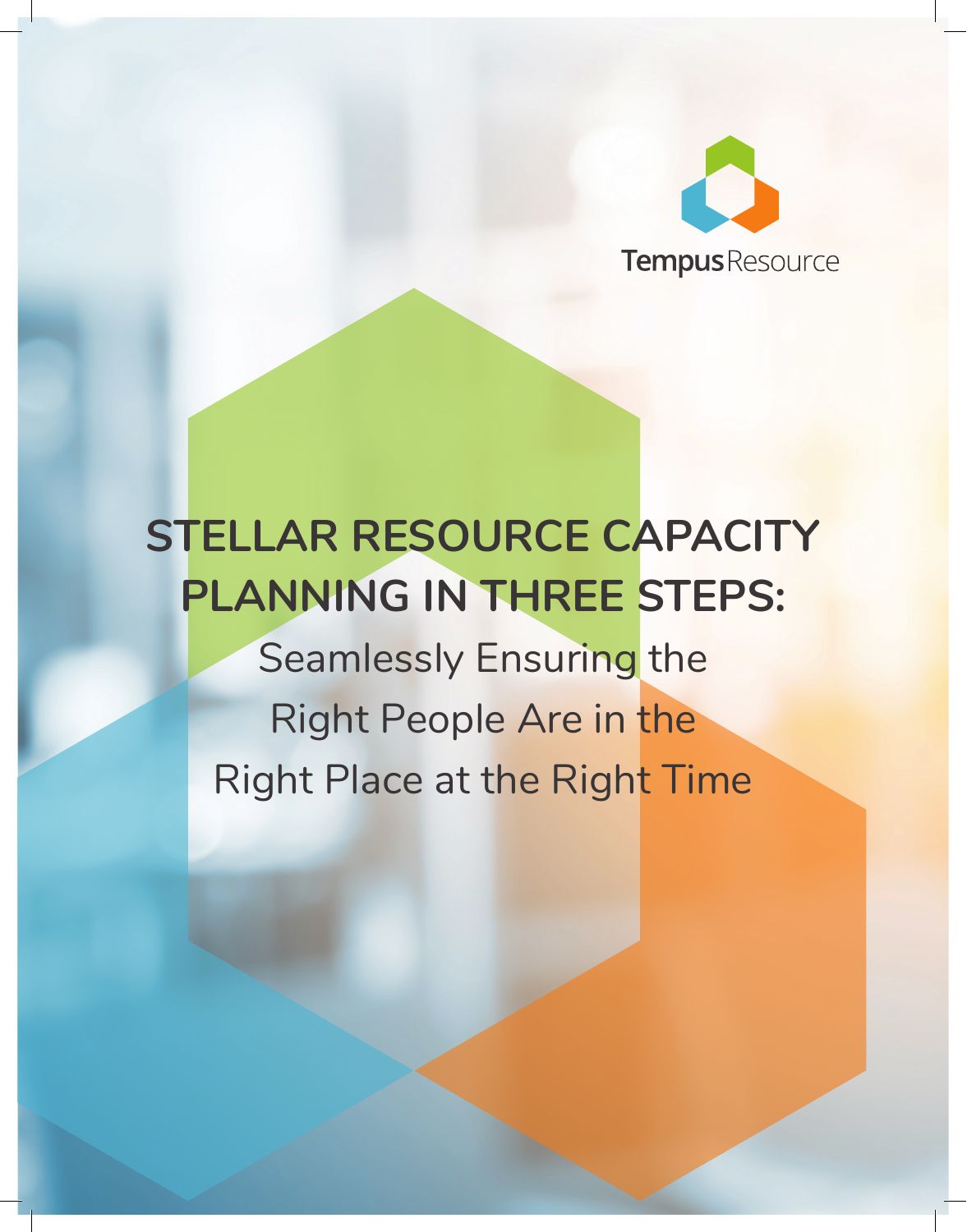

Most organizations simply don't have enough skilled people to accomplish all the work they want to do in the time in which they wish to accomplish it. This is true in every area of business, but it's particularly true when it comes to balancing the competing priorities of running the business and transforming the business.

Organizations have been living with this problem for years and have simply accepted it as the norm. But things are changing. Digital business and the competitive environment that comes with it makes it imperative that companies become more thoughtful about where and how they chose to invest the time of their precious human resources.

Today, as shown in the left-hand side of Figure 1.0, the focus of many organizations is in planning for the maximum work that they hope the "system" (in our case IT) can handle. The problem is, too much work without the resources to complete it ends up overwhelming the system and value is minimized.



*Figure 1: From Work to Value Through Resources*

We think there is a better way. On the right side of Figure 1.0, we propose that if the focus shifts away from the perspective that work creates value, to a system where the right resources completing the right work creates value, then the overall amount of value received from the people doing the work (resources) goes up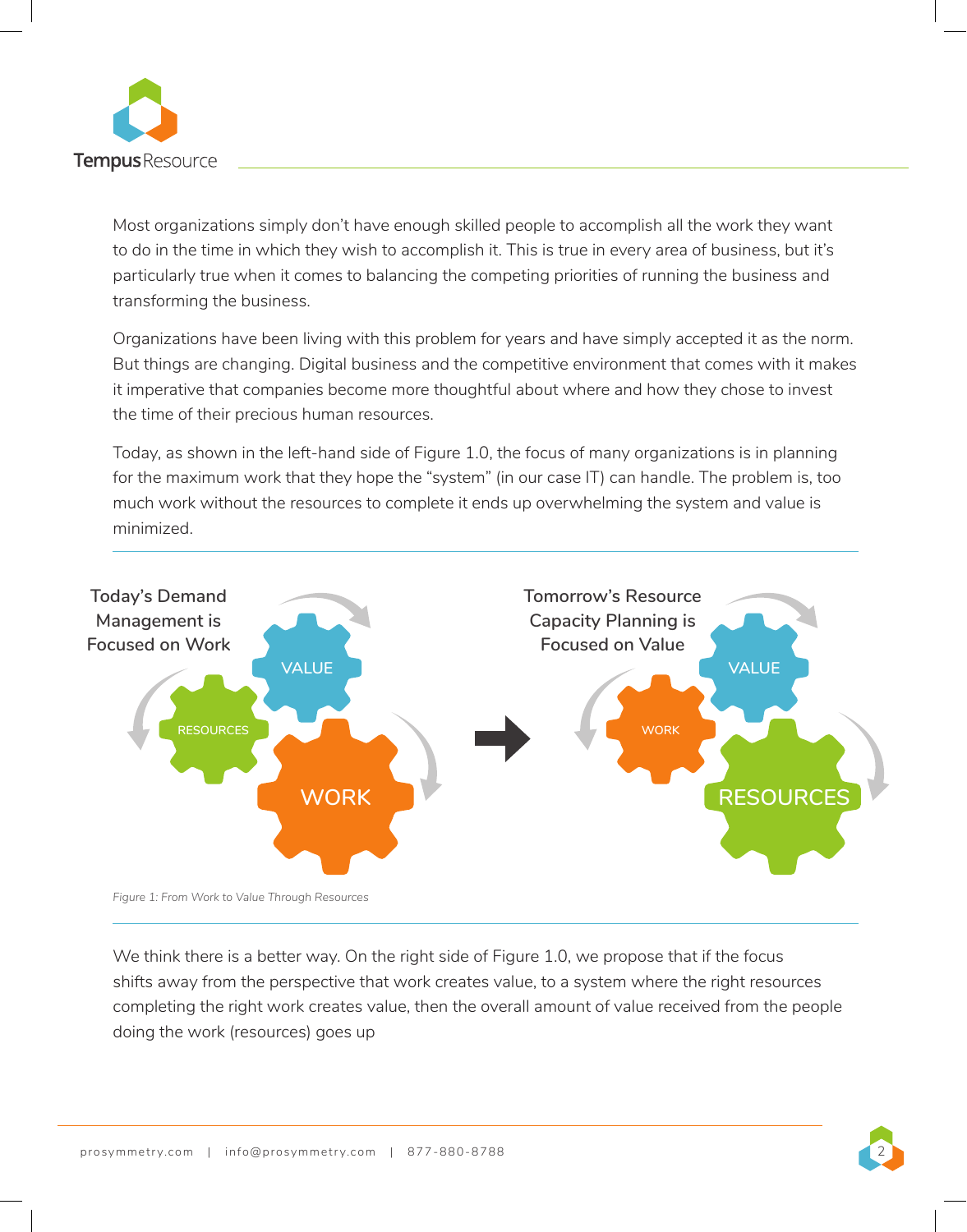

We all know that there are two kinds of work that flow through any system: the work that generates 80% of the value and the work that sucks up 80% of the time for the remaining 20% of the value. If we postulate that most companies have at least 20% more work in their system than it is possible to complete, what happens is that the system becomes inefficient. The net result is not only that the 20% that was overbooked is not delivered, but the fragmentation of being overbooked can drive the under-delivery up by another 20%. This situation doesn't need to happen.

The solution to the problem above requires two actions. The first will be the hardest for most companies: Don't allow work into the system that can't be resourced. Secondly, ensure you know how much work your current resources can accomplish.

Luckily for organizations that have a tough time saying no (we understand that hope springs eternal), Resource Capacity Planning (RCP) tools are available and are easier to use than ever before. There are also simple models that let you conceptually right-size the amount of work you want to let into your delivery system without needing to start by saying no to specific projects.

# **STEP 1: BEGINNING THE JOURNEY TO RCP**

Obviously, the specifics of the model will be slightly different in each business unit (IT, Product Development, etc.), but the basics will be the same. We've chosen to use IT as our first example, primarily because IT is often the choke point for most organizations on their transformational journey toward becoming a digital organization.

Where do you start? By not jumping into the deep end of the pool. Getting too detailed too early will overwhelm almost any organization. In our work in helping organizations become more agile across the enterprise, we've uncovered a common sense "secret"—always start with a model of where you want to end up. For most companies, the goal is to get the right people working on the right things at the right time. The only question is how you will quickly determine the right number of resources to dedicate to the right type of work.

The answer is to build a high-level model. The model we are recommending is a direct result of meetings with corporate IT organizations across the globe. We quickly found that if we didn't set some guardrails around the discussion of getting a handle on IT demand management, we'd never get out of the weeds.

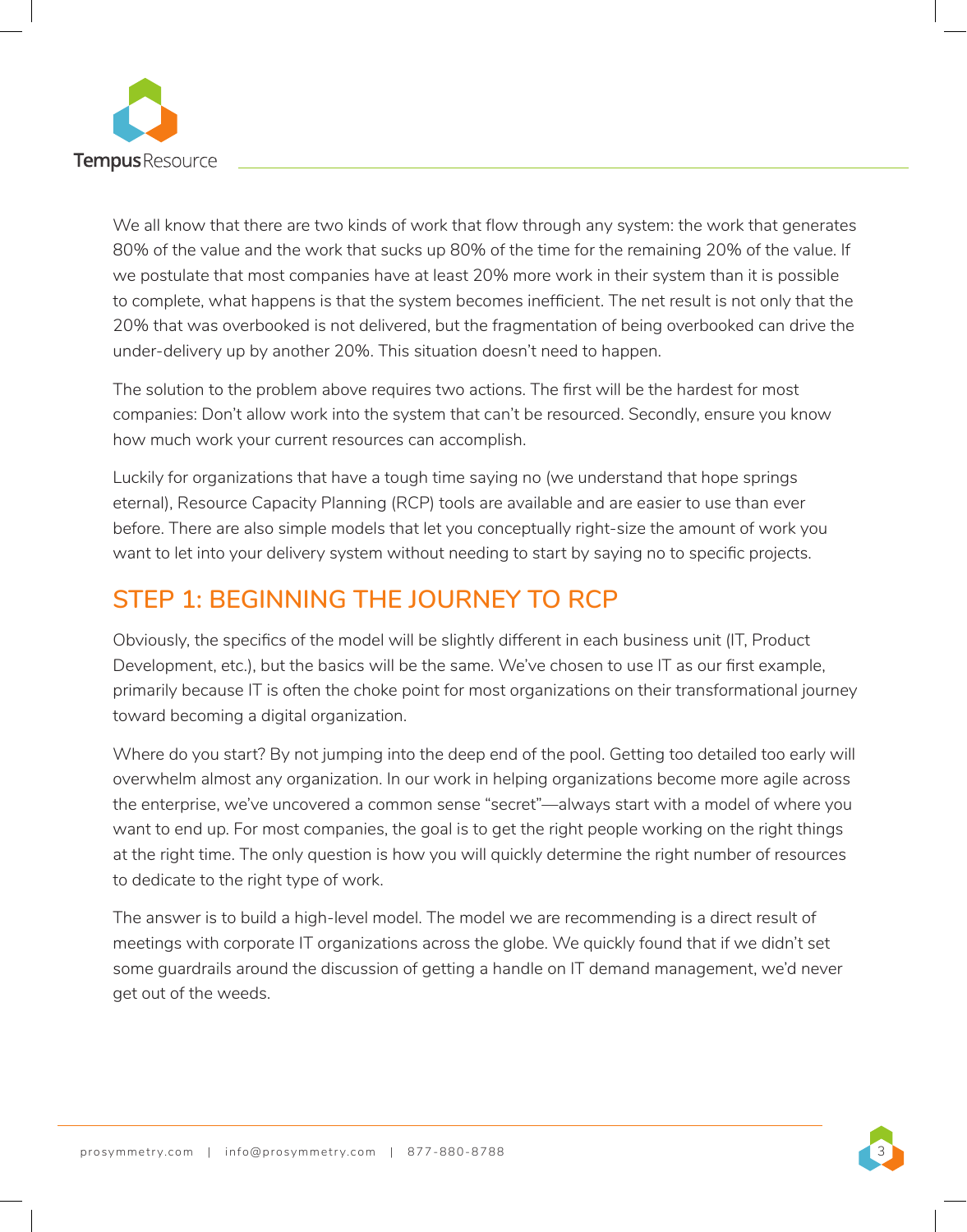

### **Activity 1: Model Where You Want to Invest Your FTEs**

This activity intends to build a model that shows how you want to distribute your people based on operational needs and strategic needs. On your first pass, you will simply be getting what you think is a realistically aspirational number.

In Figure 2.0, we've broken the IT resource pools into four common categories:



#### **How Much Do We Wish to Spend...**

*Figure 2*

**The first category is keep the lights on.** No matter how tempted you might be to skip this category and roll all your operating FTE's into the "operate the business" category, our experience is that it doesn't end up saving any time. Instead, it often ends up creating a perception that the organization has more people available to do work then they have. In IT this category would generally be those individuals who keep the servers up and the help desk running with enough resources to fix priority one bugs for 30 days. It does not include resources to do regularly scheduled maintenance or to do upgrades. This category is **very limited**, and most of the individuals in these jobs are specialists in their function.

Consider the use of this category a best practice that will save time, effort and energy as you move through the politics of resourcing your portfolio. For whatever reason, we've consistently seen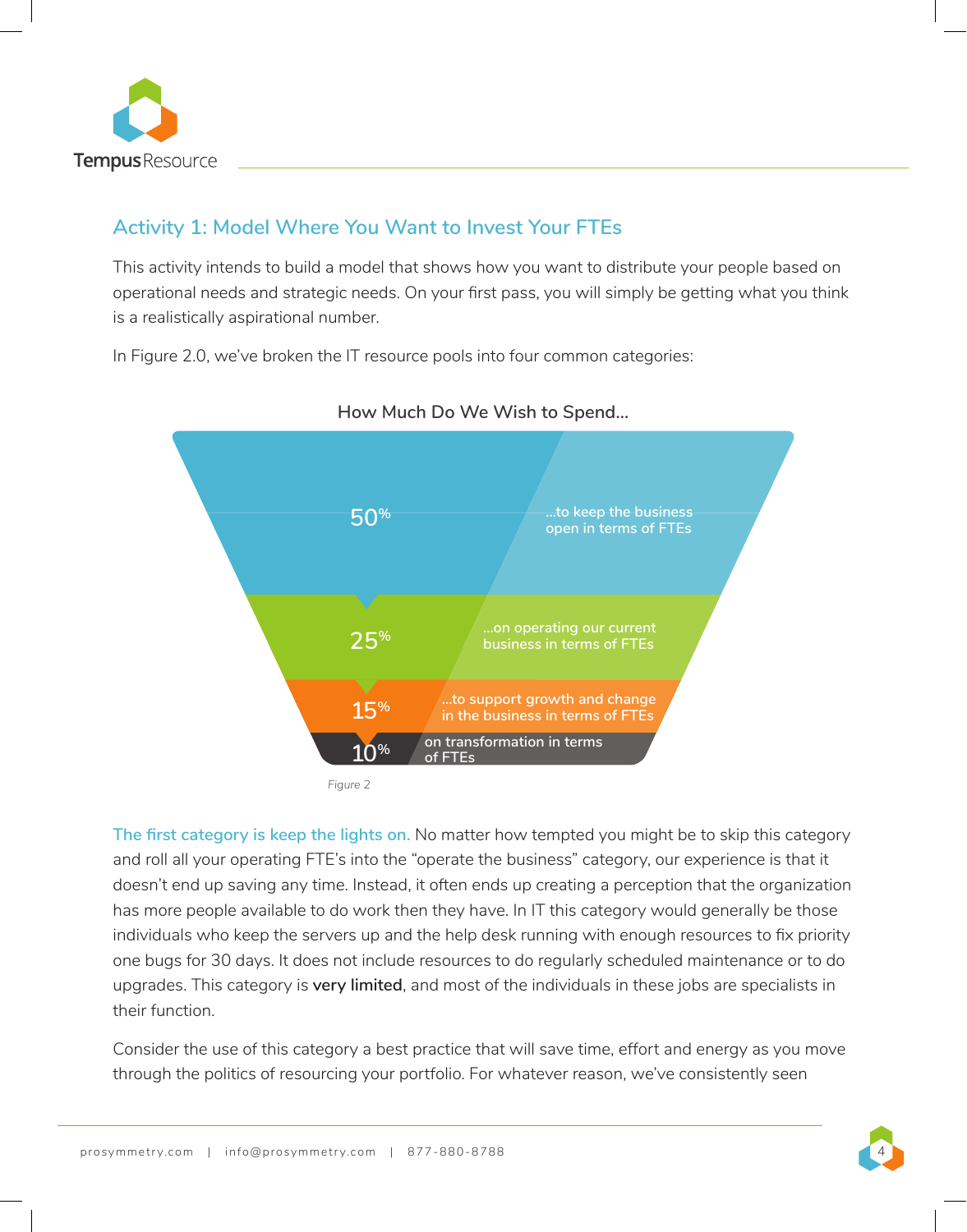

organizations that don't break these people out at the beginning finding themselves defending why these resources aren't fungible (assignable to other work).

**The next category is operational support of the current business.** In an IT context, this category would be limited to support of current systems. A like-for-like replacement of a current system would also be included in this category. For companies that are converting to a product-based approach from a project-based approach, this would be all the people you have on fixed teams that keep the systems operating. Completely new work would be grouped in the next category.

**The third category is future-oriented work to continue to grow the existing business.** The decision to use this category will largely be a political one. For some companies, it made their discussions clearer (even if they were louder). For others, it's a distinction signifying nothing. Gartner coined the term "grow the business" to cover this category, but we've found mixed results on what has gotten implicitly lumped into it. As guidance, use it if your company is focused on market share growth or significant investment in upgrading current products.

**The fourth category is transform the business.** This category should be reserved for the support of new products and services. This is where your "digital transformation" oriented people would be placed. Whether it's big data, IoT, or some other new way to monetize your future offering, put it here.

**An optional fifth category is innovation (not shown in Figure 2.0).** Digital business should encourage companies to set aside headcount for innovation, and some are, but in our experience, innovation is generally a specifically planned investment with a dedicated headcount and isn't really in resource contention with the other four categories.

How long this activity will take depends on your company. We've routinely done it with CIOs in half a day. The key is to start with guidance from executive management if it's available or a guestimate of actuals if it isn't. It's important to stress that this is a model. There is a 100% guarantee that the numbers will change as the consequences of trying to live with these allocations become clear, but that is exactly the situation you are trying to create by doing resource capacity planning. Precision is your enemy at this point.

### **Activity 2: Map FTE Number to Skill Types**

Now that it's been determined that IT can be broken into four categories, the next step is to identify the skills/roles of the people in each category.

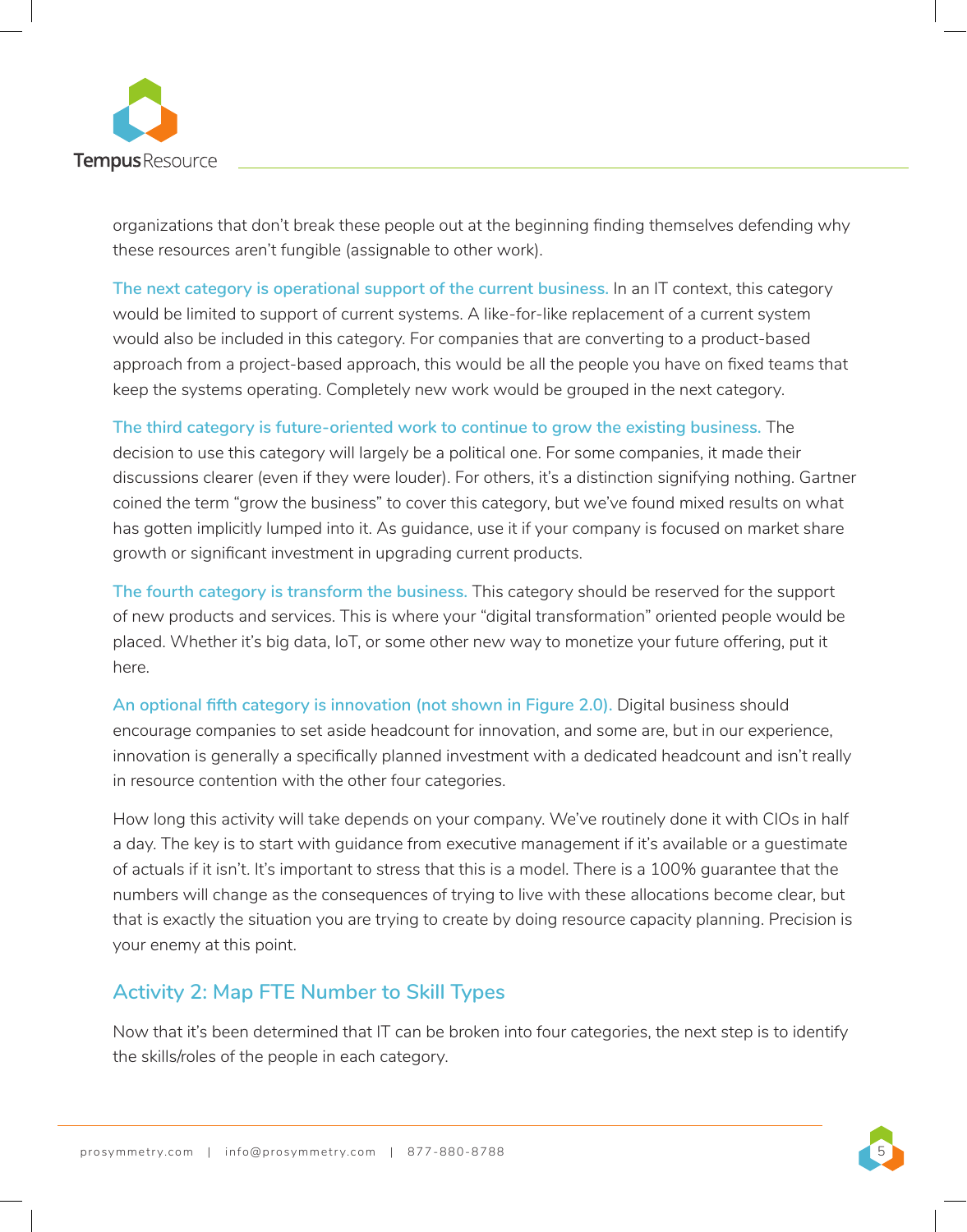

You will need a small team of people to do this. The most successful approach we've seen is to pick a few senior people in IT who are politically savvy and pair them up with a few trusted resources from outside of IT (consultants, internal change management people, senior financial analysts or senior HR people).

With the Keep the Lights On group, all the organizations we have worked with started by identifying the real people and then working backwards to skills. This category is small, and if you can't name names, there is a problem.

With the Run & Grow the Business categories, determining FTE roles and skill types is generally quite simple—ask the department managers and check the HR records. Pay attention to whether expertise plays a significant part in the descriptions you get from the various managers. In some cases, a developer is a developer, but in others, a developer is a wizard who knows Python, Ruby on rails, C sharp and five other things. The quick-and-dirty workaround is to create new role/skill types like Java developer or possibly just a multi-skilled classification.

The next category of future-oriented work will often require identifying an FTE with a skills classification that doesn't currently exist in your organization. Get HR to help you define the right hiring description so there isn't confusion later.

### **Activity 3: Enter FTE and Bottleneck Resources into the RCP System**

In the previous exercise, you identified the roles/skill types by which you will be designating FTEs, and you also counted noses to ensure that you have real people who primarily fill that FTE role. This means that if you have 500 people on your staff, you should have no more than 500 FTEs in the system.

The next step is to enter a small number of people (by name) who are bottleneck resources. Every organization has at least one bottleneck function and a few bottleneck people. In some organizations, the bottleneck function is security, while in others it's application DBAs. We've chosen these two functions to make a specific point: Based on our experience, we've often found that security can become a bottleneck due to a process design as well as a shortage of people, while apps DBAs are generally a bottleneck due to a shortage of people within the function.

The third form of bottleneck resource is the man or woman who knows everything about everything. Every initiative starts their resource request list with this individual's name at the top and even if they don't get the person assigned, they still bring all their questions to this individual. $^{\rm 1}$ 

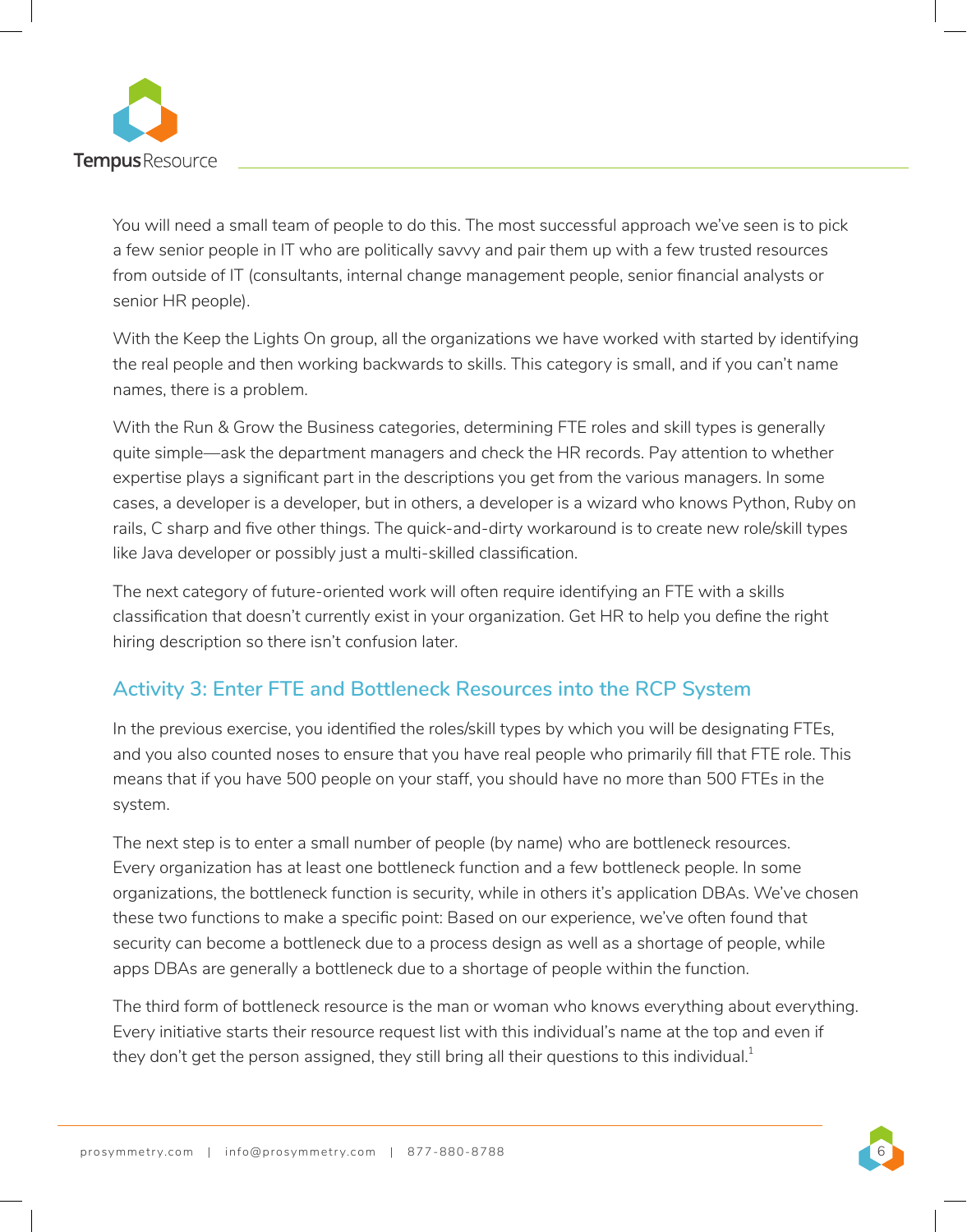

### **Activity 4: True Up Your Current In-Flight Projects**

In a perfect world, you would true up every project in your portfolio and understand what would be possible to achieve if every project was resourced adequately, but we don't live in a perfect world. The more streamlined version of this exercise is to:

- Identify your top 10 strategic priorities and completely update the project plans that are designed to deliver the projects as quickly as is possible. Pay attention to the resources that are now being requested as opposed to those already on the project.
- Plan on canceling or completely re-justifying any project that is more than six months over its initial due date.
- If you don't have the necessary resources to complete your top 10 strategic priorities in the shortest amount of time, cancel/postpone more projects.
- Declare your organizational house clean and don't let anyone lift any of the rugs.

### **Activity 5: Map Current In-Flight Activities to FTE or Named Resources and Analyze the Results**

This step is where the rubber meets the road. At the start of this activity, you have a better idea of how many resources it will take to finish your critical projects in a timely manner, and you have removed all the zombie projects from your delivery portfolio. From this point, mapping your FTEs should be largely a data entry exercise, with one exception: NO FTE can be assigned to more work than your utilization model allows. Some companies use 85% (aggressive), and others use 65% (at the low-end). Also, you need to stop when you've reached capacity regardless of how many in-flight projects are still on the list.

The more out-of-true you are (between work and available resources) the more we recommend making this effort with FTEs first rather than named resources. Information tends to leak; stakeholders tend to panic. Since the first pass is only a pass, it's best to keep the information under wraps. This is one of the reasons we strongly recommend that you have a core team do this exercise rather than delivery managers. Once you see the plan with FTEs, you can work on any necessary adjustments and the messaging to the people whose projects will be delayed or canceled.

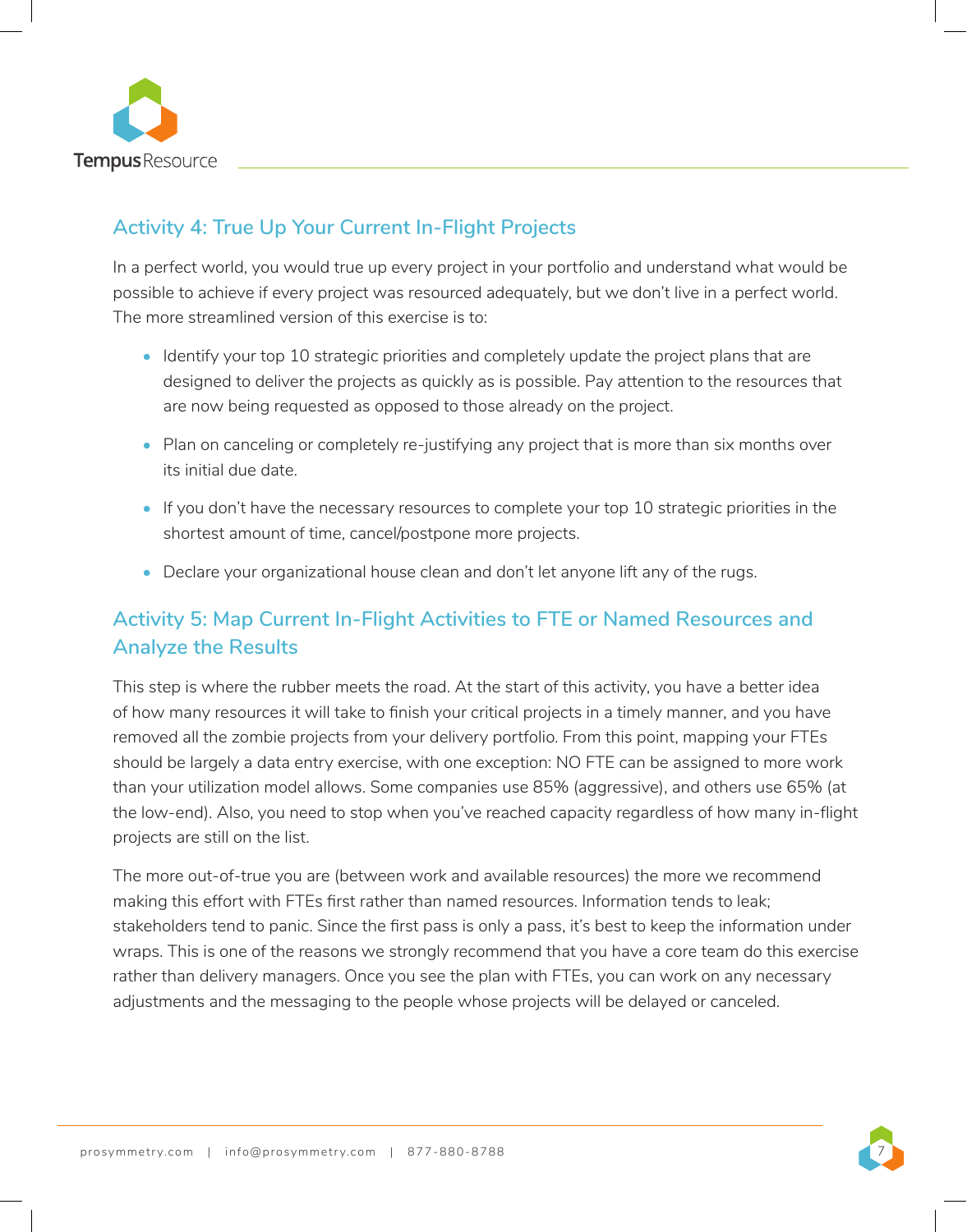

### **Activity 6: Decide If You Want to Use RCP as a Planning Tool or an Execution Tool**

Organizations can get tremendous value out of just using RCP as a planning tool. Simply by ensuring that the portfolio doesn't exceed actual resource capacity by more than a few percent, we've seen smaller organizations gain 90% of the value achievable. Larger organizations will eventually need to move on to Step 2 because they will need to formally recognize and plan for more detailed information about their workforce (smaller companies know their people).

# **STEP TWO: MOVING BEYOND THE PLAN TO PLANNING TO EXECUTE**

Let's be clear: Having a solid plan that matches capacity to planned work would leave any company better off than 80 or 90% of their competitors, but all those gains can be destroyed by slipping back into the trap of not executing with commitment. In hundreds of discussions with organizations around getting better performance from investments in internal initiatives, we found that many organizations refused to even embark on the RCP journey solely because they knew their organization didn't have the appetite to improve their **execution performance** (why improve your ability to plan when you won't execute the work to the same standard you just planned?).

During this step in the RCP journey, we'll outline some improvements that we've found have helped build a new performance-based culture.

### **Activity 1: Begin with a Shared Agreement on Value**

In the digital world, a straight financial ROI doesn't cut it for most internal investments. Unless an organization has cutting costs to stay in business as its top corporate initiative, even cost reduction must compete for resources in the new digital marketplace.

While every organization will have a slightly different definition of value, we have found "contribution to strategy" to be the most flexible definition of value possible without giving up measurability. Why do organizations need a new value marker? To move the investment selection process from "Is it good?" (therefore, we'll prioritize it) to "Is it required **now** to achieve our goals?"

"Now" is a wonderful word and it's the gold standard when it comes to RCP. To earn the label of now, an investment must prove its position in a sequence of events designed to create a specific future. To clarify, most IT portfolios contain investments that are the equivalent of building the roof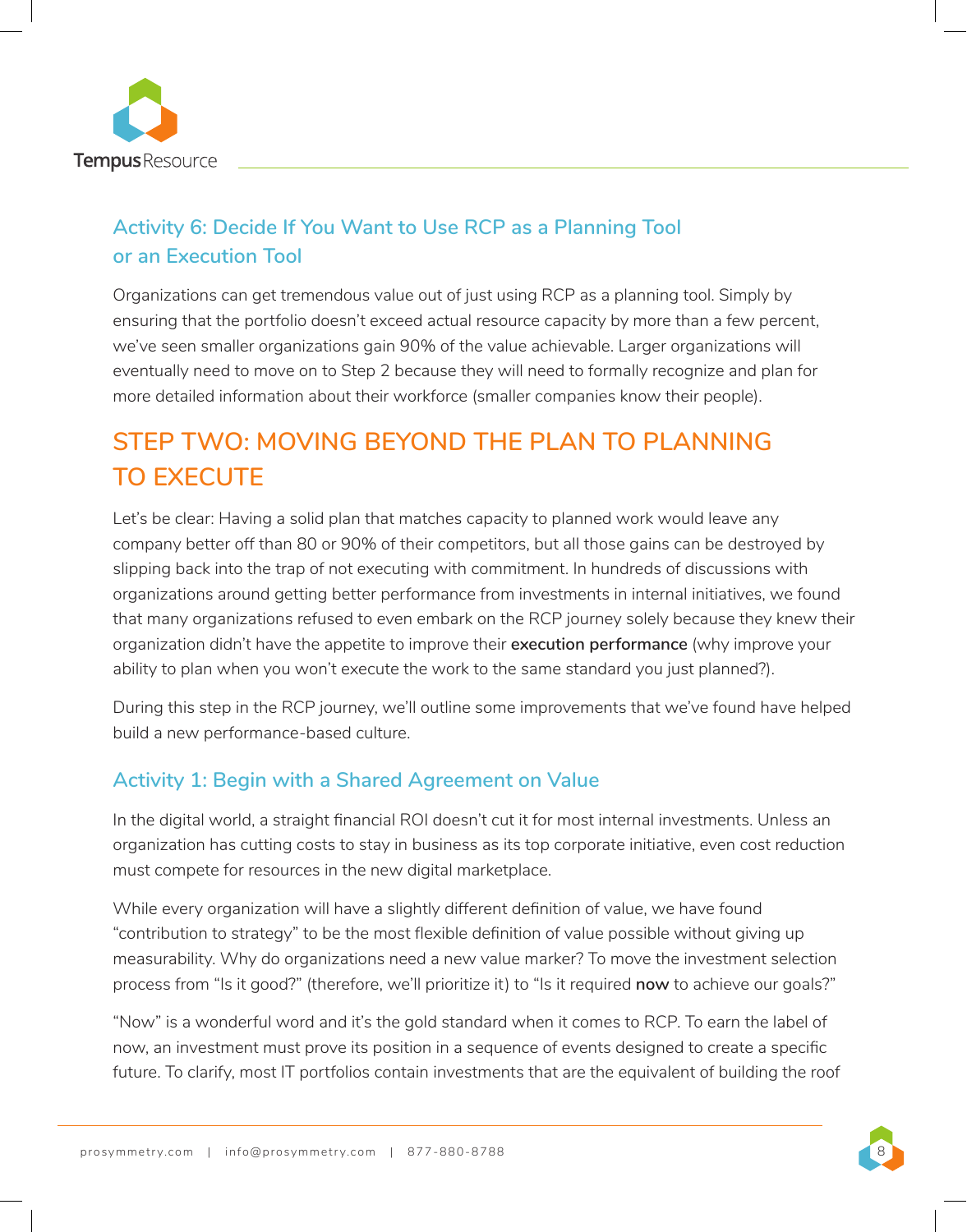

when the foundation hasn't even been poured.

We should highlight at this point that two of the reasons the "roof" initiatives sneak in are politics (the squeaky wheel) and the inability of IT to show clearly the true **opportunity cost** of building the roof before the foundation. With RCP and a new definition of value, building the roof for a building no one has even agreed to can be measured in the cost of delay in reaching a strategic milestone.

### **Activity 2: Begin Putting a Hard Upper Limit on Investments Equal to their Value to Force Critical Decisions**

If an initiative requests a million-dollar budget at the start, does that mean it is worth two million? What about 5 million? Over ten years we talked to hundreds of organizations that proudly told us they used stage gates so that they would approve the current budget for an ongoing project. The assumption was that when the budget got to be beyond value, the governance board could choose to kill it. Of course, this rarely if ever happened; instead, a 1M investment ended up costing 4M and taking six months to a year longer. As an isolated incident it wouldn't matter, but with a shared labor pool everything is inexorably connected.

For example, if we assume investment B was important enough to get the A team assigned to it at the start, what happened to project D (that also deserved the A team) when it was supposed to start? The answer is that part of the A team will also be assigned to the D team. And when investment F starts, and investment A still isn't finished, the most talented of the A team will find themselves working on three investments. At this point, the people assigned to investment B are demoralized and their productivity is suffering, which pushes out the project even further, and project G hasn't been able to start at all.

With RCP in place, all of this becomes much more transparent. When it's clear project B is caught in scope creep, part of the decision of whether to extend or end the project can be made by looking at the impact of the extension. In the case we described, project D is just as important if not more important than project B, so project B can be wrapped up.

What if project B had been mission critical and the new work was required? We've seen this situation several times in Product Development environments, and the response has always been very different than in IT. In one case, the CEO of the company stepped in as the sponsor, and all the resources were indefinitely seconded to the project. The remaining projects in the portfolio were then reevaluated and either eliminated or additional staff was brought in to keep them on track.



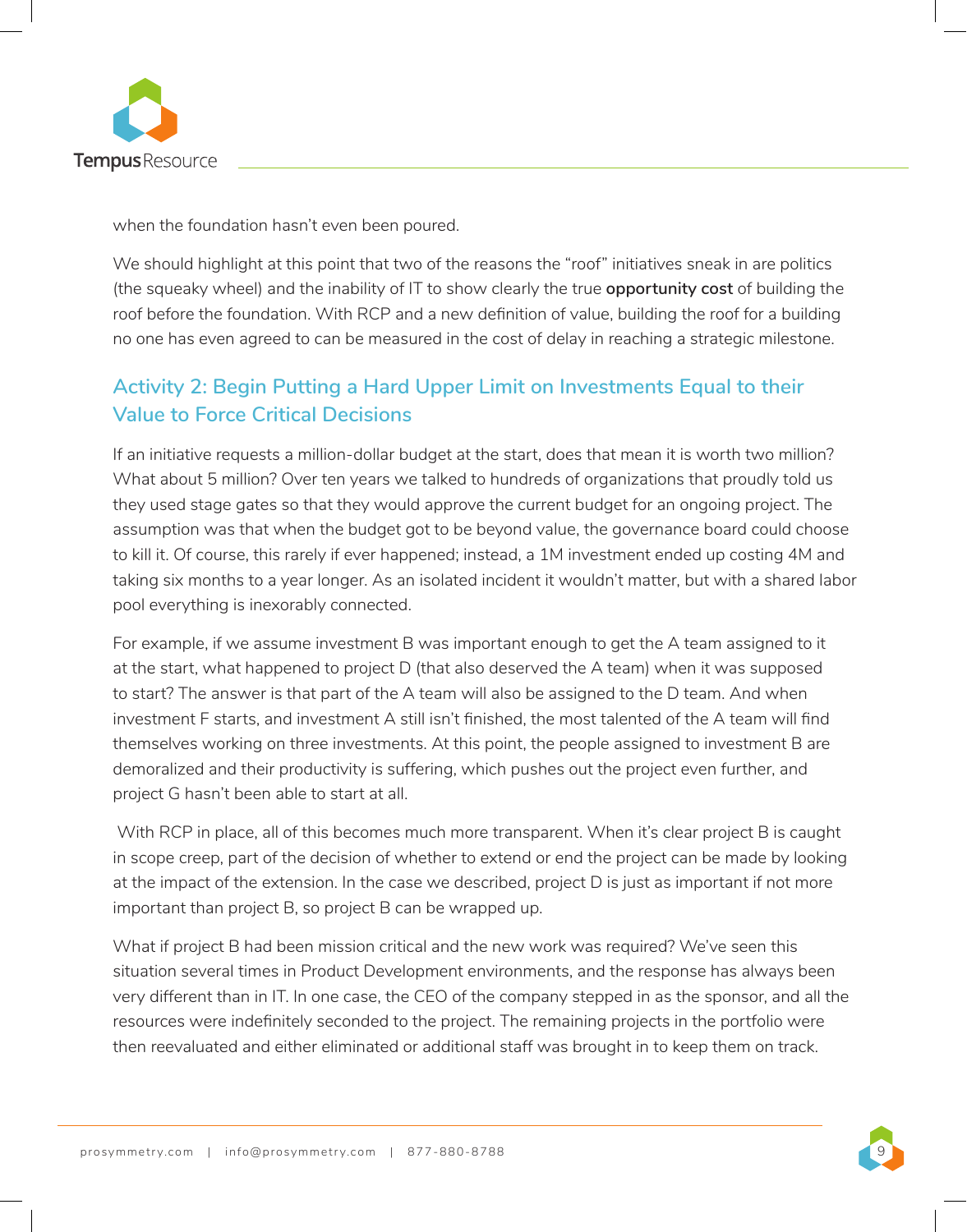

### **Activity 3: Invest In A Resource Management Capability to Ensure People Are Being Assigned to Do the Optimal Work They Are Capable Of**

As organizations become more mature in the RCP planning practices, it becomes possible to tie RCP to an individual's skill developmental growth. It also becomes possible to anticipate and begin retraining staff to meet future skill-oriented demands. Professional service firms do this today because it's tied directly to their revenue growth, but it's been a hard problem to solve internally in most companies. The good news is that there's been a growing trend among organizations to begin adopting and investing in the role of a resource manager. We'll cover the resource management role in more detail in the next section.

# **STEP 3: EXECUTING IN THE FACE OF REALITY BY DEVELOPING CONTENTION PROTOCOLS**

In steps one and two, we covered identifying resources and capturing their skills. We also confronted and theoretically worked through some of the more obvious planning constraints, but until now we haven't drilled down into the details of how to make this work in an environment where there are still deeply embedded bad habits supported by vicious feedback loops.

In step three we need to focus on human behavior and company culture. Most people don't think too much about their company culture, especially since most organizational leaders don't feel that they have the power to change things. The truth is organizational culture change is NOT a unilateral, top-down process. Culture can change from the bottom up, and it can change from the middle out. Culture is also NOT monolithic across an organization. Marketing can have one culture, IT can have a different one, and Product Development might have a third completely different culture.

Implementing RCP through the first two steps will put your organization solidly on the road to building a culture that supports creativity and operates more effectively, but people still need to know how to handle conflicts around priorities in their day-to-day life. The answer to that question is a human systems problem and not a technology system problem.

It's easy to come to the conclusion that the solution to both the employee disengagement problem and the productivity problem is to simply ask people to work smarter, and that's true as far as it goes. The only problem is that there are structural workplace impediments to working smarter that must be removed.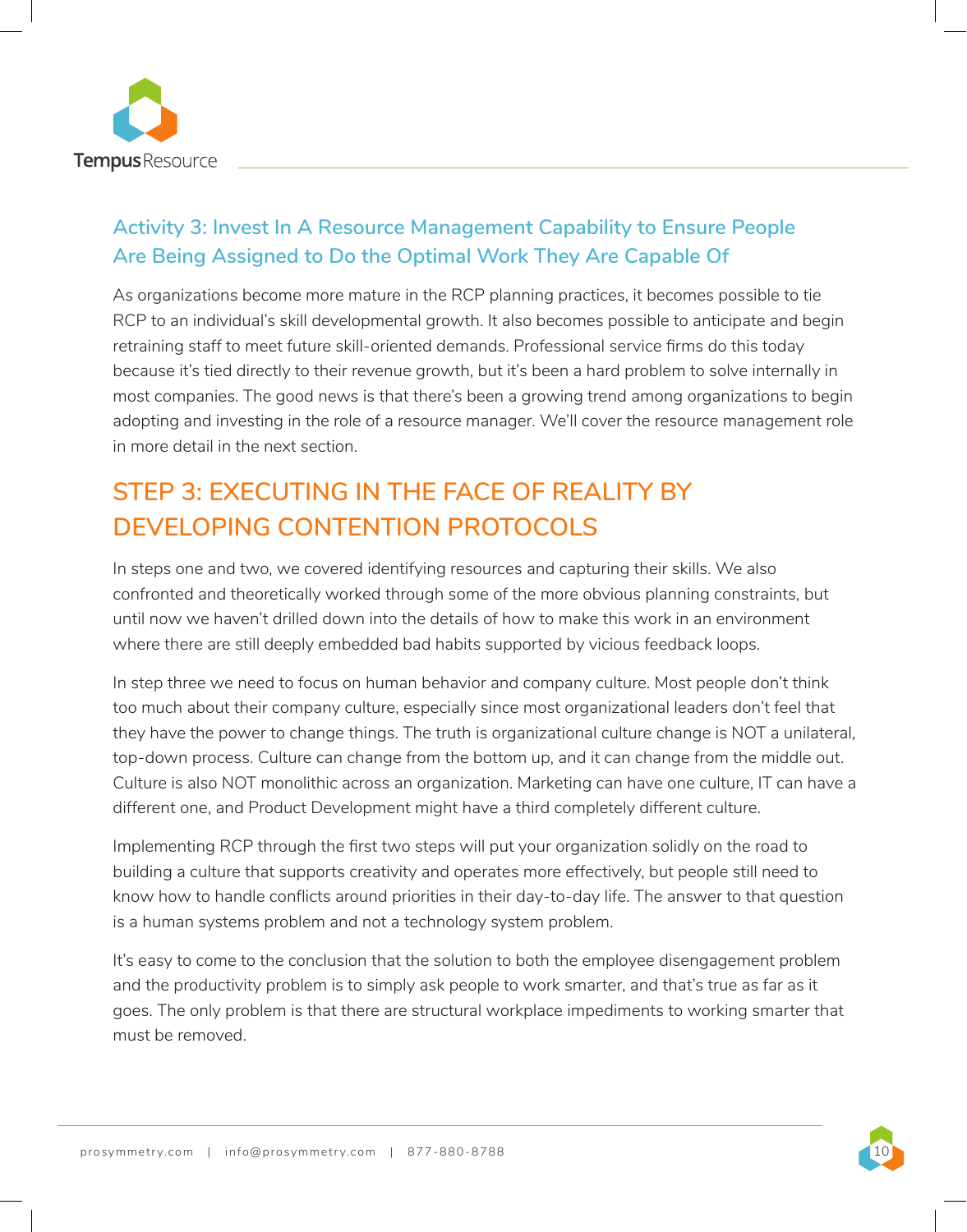

Let's take the most common example: **People perceive that they are spread too thin and that their personal attempts to prioritize their work have political ramifications.**

How is an employee supposed to know which is more important? Is it the P1 bug on a system that supports 15 users in the company or completing their current assignment on the company's top IT priority? Having witnessed this situation in multiple companies worldwide, the usual answer is the P1 bug. Now imagine there is a variant of this happening with every employee in the organization every day. Eventually, people become frustrated because they are constantly being interrupted/ prevented from doing the work they perceive is high value to do work they perceive is of low value or simply a waste of time (administrivia). We once walked into a software development area and saw bright yellow crime tape blocking the entrance to a developer's cubical. When we asked the manager what was going on with the tape, the answer was, "It's the only way he thinks he can effectively tell everyone to leave him alone so he can get some work done."

Now that we've painted a bleak picture of the reality of the global workplace, what can we do to fix it? After all, we've already matched work in-flight to the people available at a gross level, and we've fine- tuned the assignment of the work to match an individual's skills and interests. How do we keep things on track on a daily basis?

While there is a long list of things we've suggested to completely solve this problem, we are only going to focus on what we consider the top two actions in this section of our whitepaper.

The first solution is to **enable communication**. The second solution enables **better real-time decision making**.

In theory, when an employee has a conflict between the work they are being asked to do and the work they can do, they are supposed to escalate to their direct supervision. Unfortunately, this rarely works because it's generally the supervisor who created the problem in the first place by introducing some new request into the schedule without having the authority to remove any other work from the queue.

We mentioned resource managers as the secret ingredient in RCP, and here is where we will see their true value. In the case of a conflict that the employee can't handle herself, the solution would be that she escalates to the RM, who then forces the project manager and the supervisor to talk to each other and work out the issue.

If you are tempted to say this is an unnecessary role because the supervisor and the PM could just do this themselves, the answer is of course they could, if it was their skill set and if it was in their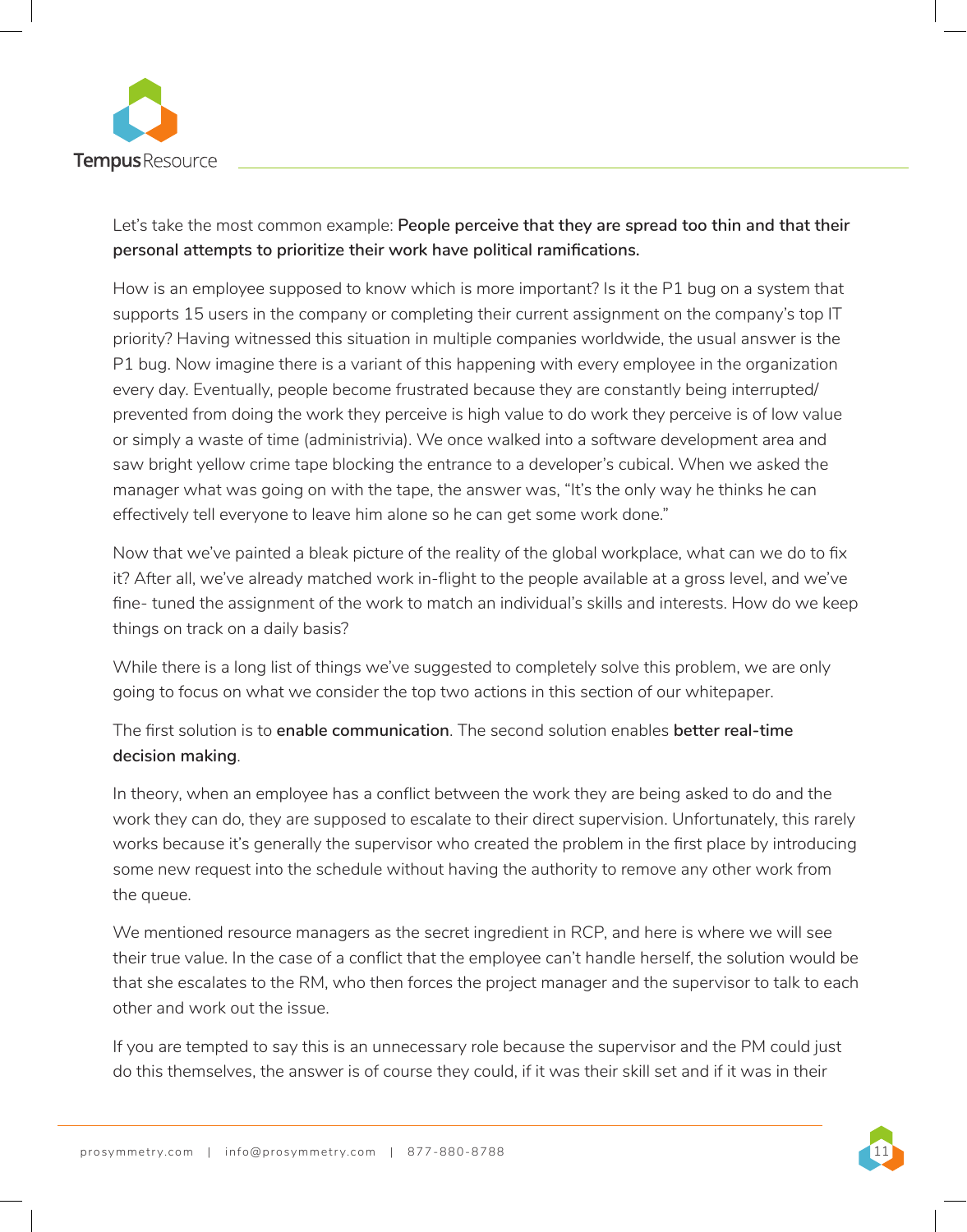

interests. Some situations require a neutral third party at the beginning of the process. The good news is that after the RM has forced this type of meeting several times one of two things usually happens: The supervisor or the PM learns to go to their counterpart first and make the request instead of going straight to the employee, or it becomes painfully obvious there is a fundamental problem with either the supervisor or the PM.

The key to making these negotiations go quickly and effectively is to establish a protocol of exchange of value. Our solution has always been to keep the discussion focused on a trade of hours of work. If the supervisor needs something done urgently that is unplanned, the going assumption is that they request the time now at the cost of giving up time that was allocated to them later. Let's take a clearer example: say the employee is SME from the business. Clearly, they have a 40 hour a week "day" job, but they've also been assigned to the project 10 hours a week. If the supervisor needs the employee back for the entire week, then the project gets 20 hours next week. If the project needs the employee for 20 hours one week, then the employee won't work on the project next week. Obviously, this example is overly neat, but it provides a "fair" place for all negotiations to start.

Of course, hiring resource managers and improving communication skills won't be effective if the over-committed individual doesn't participate as well. The model above is one we use to work with individuals about improving their productivity and their enjoyment at work. When we begin the discussion, we ask people to focus on how they work and how much work they can get done in a day. We always ask them to keep a personal time log of what they did during their day, including things like time spent on Facebook, for at least a week. We then debrief the results. The goal is to establish a reasonable baseline and to identify any problems or unconscious distractors. The next subject is determining what excites them at work. For the most part, people love feeling useful and desperately want to know they completed work that their organization considers important. At the end of the process we discuss their plan for developing their mastery, however, they wish to define it.

We've done this exercise with web designers, tech writers, financial analysts, developers and mixed groups of all disciplines. The results are always the same. Some people hate their job and need to leave. Some people need to solve some personal problems with a therapist. The majority of people just want some level of order in their day (which RCP can provide), someone to help them negotiate conflicts (which RMs can provide), and finally, but no less importantly, they want access to training and a decent career development plan.

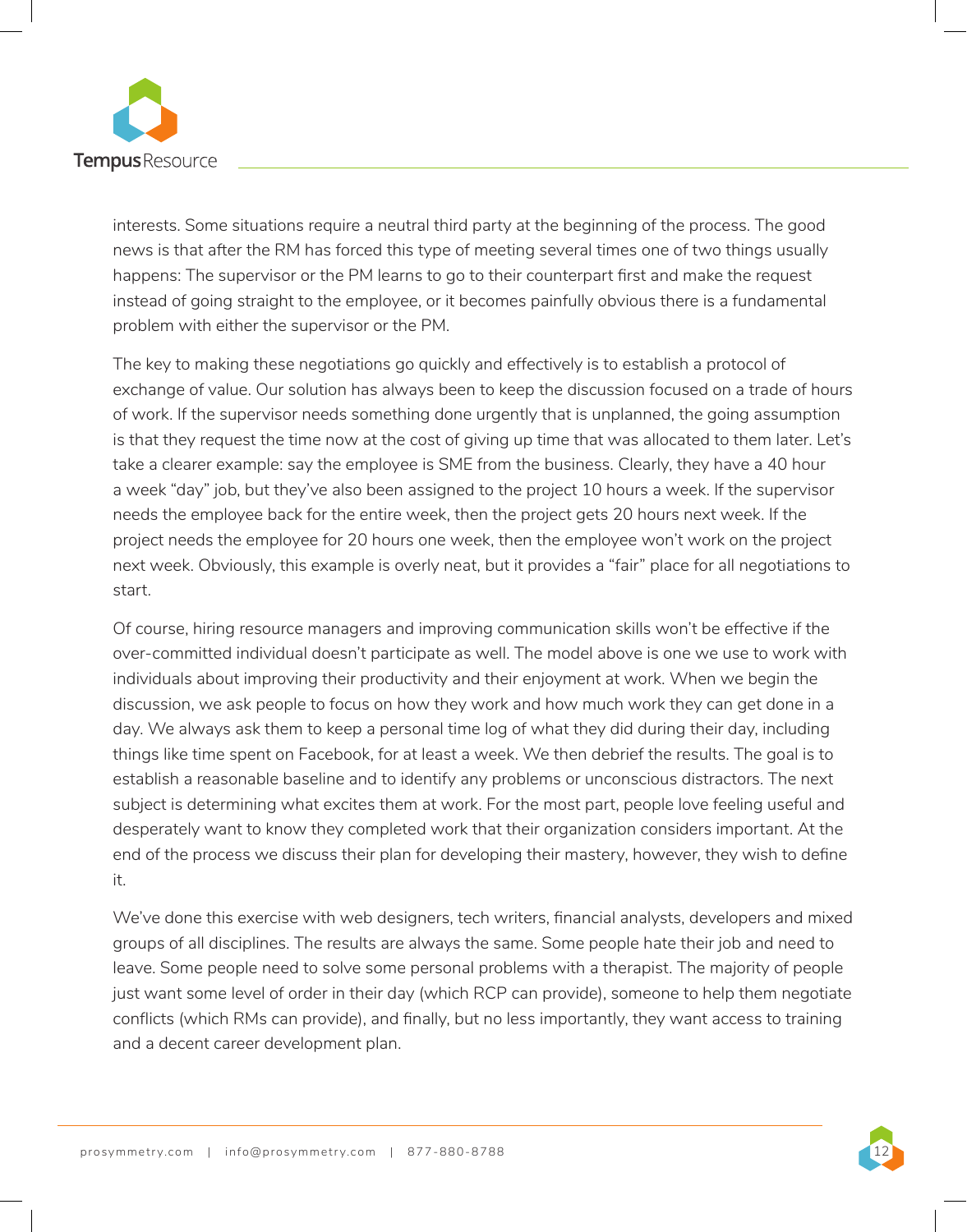

## **CONCLUSION**

The goal of this white paper has been to provide an experiential summary of the benefits and the complications that you will experience on your journey toward stellar resource capacity planning. How important is resource capacity planning for your organization? Our answer is that it is one of two absolute necessities for every organization if they want to be successful in the future. The other is, of course, portfolio management. Fundamentally, we believe success in the Digital Age will shift the focus slightly from money to resources. Money is something most companies have. Talented, smart people doing the right work to create new innovations is something only successful companies have.

<sup>1</sup>One organization we helped implement the concepts we are discussing here originally called us in because Edgar (their indispensable *bottleneck resource) was in the hospital with a heart attack.*